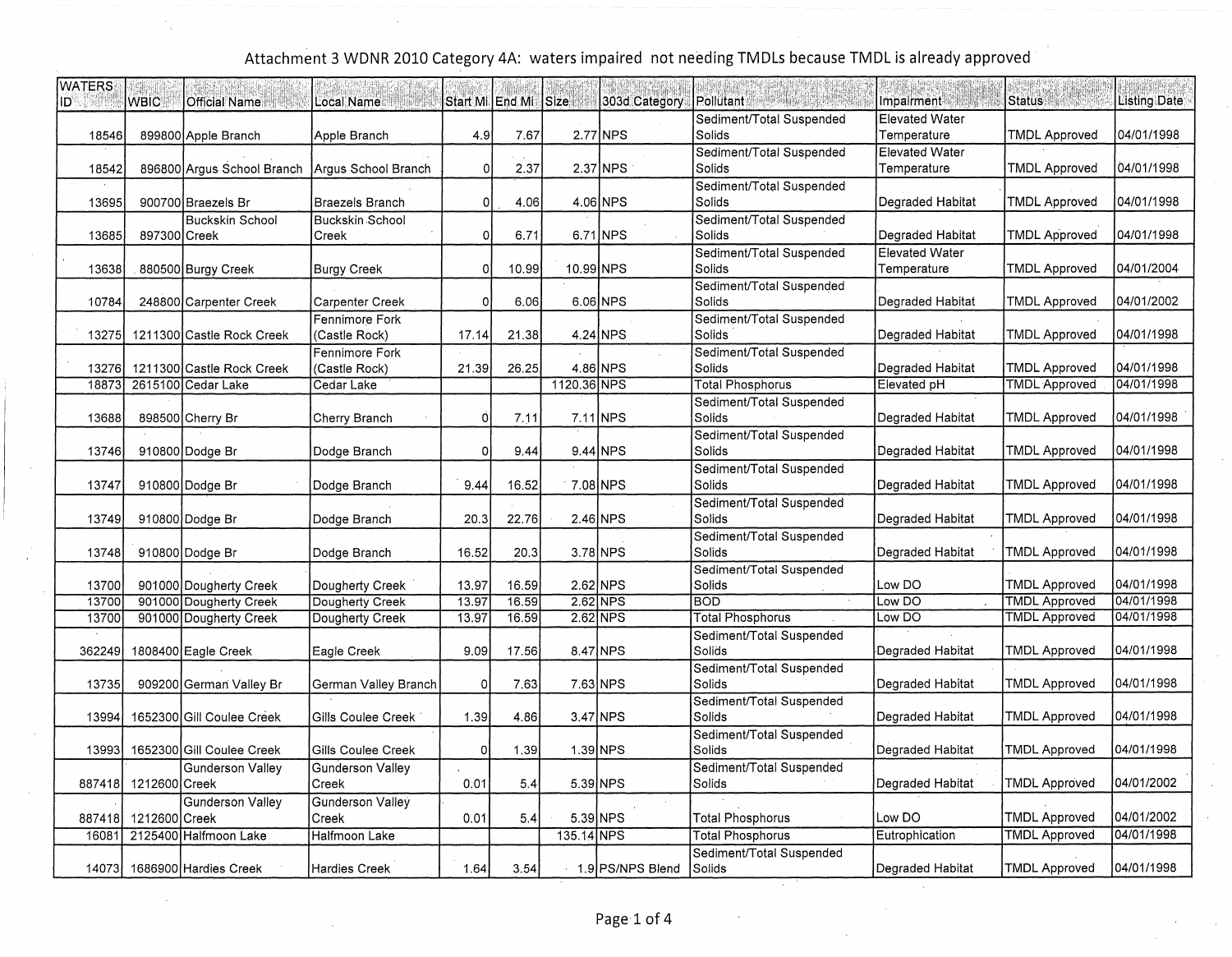| <b>WATERS</b><br>IDI | <b>WBIC</b> | <b>Official Name</b>        | Local Name           | Start Mi LEnd Mi |       | <b>Size</b> | 303d Category     | 5. 医空中麻痹<br><b>Pollutant</b>       | Impairment:      | <b>Status</b>        | <b>Listing Date</b> |
|----------------------|-------------|-----------------------------|----------------------|------------------|-------|-------------|-------------------|------------------------------------|------------------|----------------------|---------------------|
|                      |             |                             |                      |                  |       |             |                   | Sediment/Total Suspended           |                  |                      |                     |
| 14072                |             | 1686900 Hardies Creek       | Hardies Creek        | οl               | 1.64  |             | 1.64 PS/NPS Blend | Solids                             | Degraded Habitat | <b>TMDL Approved</b> | 04/01/1998          |
|                      |             |                             |                      |                  |       |             |                   | Sediment/Total Suspended           |                  |                      |                     |
| 14392                |             | 1792200 Irvin Creek         | Irvin Creek          | $\overline{0}$   | 5.31  |             | $5.31$ NPS        | Solids                             | Degraded Habitat | <b>TMDL Approved</b> | 04/01/1998          |
|                      |             |                             |                      |                  |       |             |                   | Sediment/Total Suspended           |                  |                      |                     |
| 13192                |             | 1195500 Jug Creek           | Jug Creek            | 0                | 4.65  |             | 4.65 NPS          | Solids                             | Degraded Habitat | <b>TMDL Approved</b> | 04/01/1998          |
|                      |             |                             |                      |                  |       |             |                   | Sediment/Total Suspended           |                  |                      |                     |
| 13646                |             | 882900 Legler School Br     | Legler School Branch | 0.01             | 5.5   |             | 5.49 NPS          | Solids                             | Degraded Habitat | TMDL Approved        | 04/01/1998          |
| 18569                |             | 963400 Martin Br            | Martin Branch        | $\Omega$         |       |             | 4 NPS             | Sediment/Total Suspended<br>Solids | Degraded Habitat | <b>TMDL Approved</b> | 04/01/1998          |
|                      |             |                             |                      |                  |       |             |                   | Sediment/Total Suspended           |                  |                      |                     |
| 13927                |             | 963400 Martin Br            | Martin Branch        | 5.32             | 9.94  |             | 4.62 NPS          | Solids                             | Degraded Habitat | TMDL Approved        | 04/01/1998          |
|                      |             |                             |                      |                  |       |             |                   | Sediment/Total Suspended           |                  |                      |                     |
| 13926                |             | 963400 Martin Br            | Martin Branch        | 4                | 5.32  |             | $1.32$ NPS        | Solids                             | Degraded Habitat | <b>TMDL Approved</b> | 04/01/1998          |
|                      |             |                             |                      |                  |       |             |                   | Sediment/Total Suspended           |                  |                      |                     |
| 13888                |             | 955100 Martinville Creek    | Martinville Cr       | 2.59             | 5.05  |             | $2.46$ NPS        | Solids                             | Degraded Habitat | TMDL Approved        | 04/01/1998          |
|                      |             |                             |                      |                  |       |             |                   | Sediment/Total Suspended           |                  |                      |                     |
| 13887                |             | 955100 Martinville Creek    | Martinville Cr       | $\mathbf 0$      | 2.6   |             | $2.6$ NPS         | Solids                             | Degraded Habitat | <b>TMDL Approved</b> | 04/01/1998          |
|                      |             |                             |                      |                  |       |             |                   | Sediment/Total Suspended           |                  |                      |                     |
| 16142                |             | 2143900 Mead Lake           | Mead Lake            |                  |       | 310.27 NPS  |                   | Solids                             | Degraded Habitat | <b>TMDL Approved</b> | 04/01/1998          |
| 16142                |             | 2143900 Mead Lake           | Mead Lake            |                  |       | 310.27 NPS  |                   | Low DO                             | Low DO           | <b>TMDL Approved</b> | 04/01/1998          |
|                      |             |                             |                      |                  |       |             |                   | Sediment/Total Suspended           |                  |                      |                     |
| 13322                |             | 1237100 Otter Creek         | <b>Otter Creek</b>   | 21.37            | 23.3  |             | $1.93$ NPS        | Solids                             | Degraded Habitat | <b>TMDL Approved</b> | 04/01/1998          |
|                      |             |                             |                      |                  |       |             |                   | Sediment/Total Suspended<br>Solids |                  |                      |                     |
| 13449                |             | 1237100 Otter Creek         | Otter Creek          | 14.88            | 19.86 |             | $4.98$ NPS        | Sediment/Total Suspended           | Degraded Habitat | <b>TMDL Approved</b> | 04/01/1998          |
| 18477                |             | 1237100 Otter Creek         | Otter Creek          | $\mathbf 0$      | 14.89 | 14.89 NPS   |                   | Solids                             | Degraded Habitat | TMDL Approved        | 04/01/1998          |
|                      |             |                             |                      |                  |       |             |                   | Sediment/Total Suspended           |                  |                      |                     |
| 18157                |             | 136000 Parsons Creek        | Parsons Creek        | $\circ$          | 2.58  |             | 2.58 PS/NPS Blend | Solids                             | Degraded Habitat | <b>TMDL Approved</b> | 04/01/2002          |
| 18157                |             | 136000 Parsons Creek        | Parsons Creek        | $\overline{0}$   | 2.58  |             | 2.58 PS/NPS Blend | <b>Total Phosphorus</b>            | Degraded Habitat | <b>TMDL Approved</b> | 04/01/2002          |
|                      |             |                             |                      |                  |       |             |                   | Sediment/Total Suspended           |                  |                      |                     |
| 13647                |             | 883100 Pioneer Valley Creek | Pioneer Valley Creek | $\mathbf 0$      | 4.16  |             | 4.16 NPS          | Solids                             | Degraded Habitat | TMDL Approved        | 04/01/1998          |
|                      |             |                             | Pleasant Valley      |                  |       |             |                   | Sediment/Total Suspended           |                  |                      |                     |
| 13732                |             | 908500 Pleasant Valley Br   | Branch .             | $\circ$          | 5.92  |             | $5.92$ NPS        | Solids                             | Degraded Habitat | <b>TMDL Approved</b> | 04/01/1998          |
|                      |             |                             |                      |                  |       |             |                   | Sediment/Total Suspended           |                  |                      |                     |
| 13701                |             | 901500 Prairie Brook        | Prairie Brook        | $\mathbf{0}$     | 3.11  |             | 3.11 NPS          | Solids                             | Degraded Habitat | <b>TMDL Approved</b> | 04/01/1998          |
|                      |             |                             |                      |                  |       |             |                   | Sediment/Total Suspended           | Low DO, Degraded |                      |                     |
| 13931                |             | 964300 Rogers Br            | Rogers Branch        | 8                | 11.83 |             | $3.83$ NPS        | Solids                             | Habitat          | TMDL Approved        | 04/01/1998          |
|                      |             |                             |                      |                  |       |             |                   | Sediment/Total Suspended           |                  |                      |                     |
| 13930                |             | 964300 Rogers Br            | Rogers Branch        | $\circ$          | 8     |             | 8 NPS             | Solids                             | Degraded Habitat | <b>TMDL Approved</b> | 04/01/1998          |
| 13930                |             | 964300 Rogers Br            | Rogers Branch        | $\Omega$         | 8     |             | 8NPS              | <b>Total Phosphorus</b>            | Low DO           | <b>TMDL Approved</b> | 04/01/1998          |
| 13931                |             | 964300 Rogers Br            | Rogers Branch        | $\overline{8}$   | 11.83 |             | 3.83 NPS          | Total Phosphorus                   | Low DO           | <b>TMDL Approved</b> | 04/01/1998          |
|                      |             |                             |                      | οI               |       |             | 10.33 NPS         | Sediment/Total Suspended<br>Solids | Degraded Habitat | <b>TMDL Approved</b> | 04/01/1998          |
| 13618                |             | 879500 Searles Creek        | Searles Creek        |                  | 10.33 |             |                   | Sediment/Total Suspended           |                  |                      |                     |
| 13637                |             | 880400 Silver School Br     | Silver School Branch | Οl               | 6.14  |             | 6.14 NPS          | Solids                             | Degraded Habitat | <b>TMDL Approved</b> | 04/01/1998          |
|                      |             |                             |                      |                  |       |             |                   |                                    |                  |                      |                     |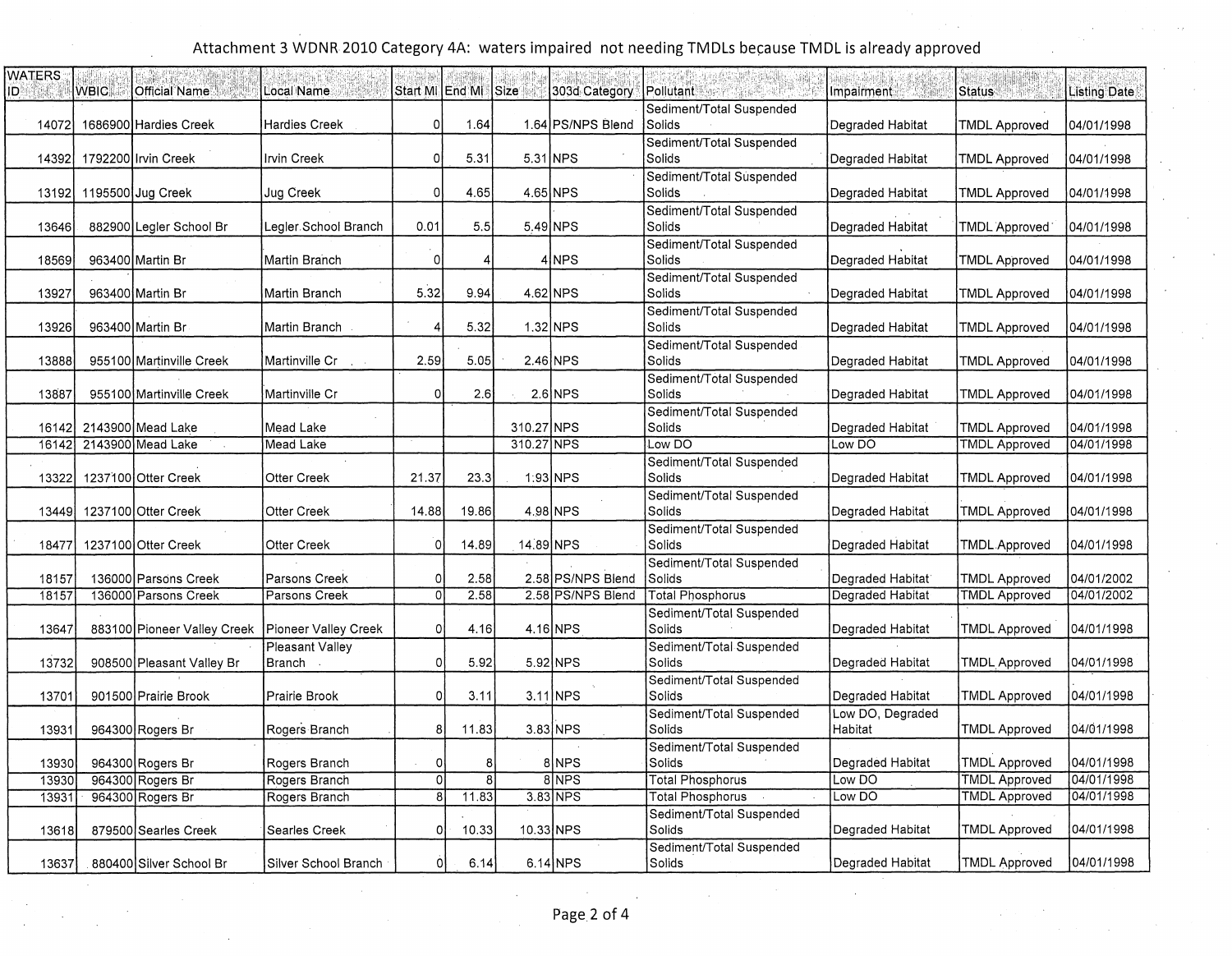| <b>WATERS</b><br>ID | <b>WBIC</b>           | <b>Official Name</b>                            | Local Name                         |                | Start Mi End Mi Size |            | 303d Category   | <b>Pollutant</b>                   | Impairment                                | Status               | <b>Listing Date</b> |
|---------------------|-----------------------|-------------------------------------------------|------------------------------------|----------------|----------------------|------------|-----------------|------------------------------------|-------------------------------------------|----------------------|---------------------|
| 13777               |                       | 917700 Silver Spring Creek                      | <b>Silver Spring Creek</b>         | 0              | 5.9                  |            | $5.9$ NPS       | Sediment/Total Suspended<br>Solids | Degraded Habitat                          | <b>TMDL Approved</b> | 04/01/1998          |
| 13894               |                       | 944600 Snowden Br                               | <b>Big Patch Creek</b>             | 0              | 5 <sup>5</sup>       |            | 5 NPS           | Sediment/Total Suspended<br>Solids | Degraded Habitat                          | <b>TMDL Approved</b> | 04/01/1998          |
| 10492               |                       | 753900 Spring Creek                             | Spring Creek                       | $\circ$        | 5.16                 |            | 5.16 NPS        | Sediment/Total Suspended<br>Solids | Degraded Habitat                          | <b>TMDL Approved</b> | 04/01/1998          |
| 13609               |                       | 877000 Spring Creek                             | Spring Creek                       | $\Omega$       | 10.31                | 10.31 NPS  |                 | Sediment/Total Suspended<br>Solids | Degraded Habitat                          | <b>TMDL Approved</b> | 04/01/1998          |
| 16606               |                       | 2499000 Squaw Lake                              | Squaw Lake                         |                |                      | 109.96 NPS |                 | <b>Total Phosphorus</b>            | Excess Algal Growth                       | <b>TMDL Approved</b> | 04/01/1998          |
| 14037               |                       | 1662600 Stillwell Creek                         | Stillwell Creek                    | 0.01           | 2.46                 |            | $2.45$ NPS      | Sediment/Total Suspended<br>Solids | <b>Elevated Water</b><br>Temperature      | TMDL Approved        | 04/01/2002          |
| 14409               |                       | 1800300 Tappen Coulee Creek Tappen Coulee Creek |                                    | 0              | 5.06                 |            | $5.06$ NPS      | Sediment/Total Suspended<br>Solids | <b>Elevated Water</b><br>Temperature      | <b>TMDL Approved</b> | 04/01/1998          |
| 11676               |                       | 806600 Token Creek                              | Token Creek                        | 2.9            | 6.35                 |            | $3.45$ NPS      | Sediment/Total Suspended<br>Solids | Sediment/Total<br><b>Suspended Solids</b> | <b>TMDL Approved</b> | 04/01/1998          |
| 310734              |                       | 806600 Token Creek                              | Token Cr                           | 6.35           | 9.61                 |            | $3.25$ NPS      | Sediment/Total Suspended<br>Solids | Sediment/Total<br>Suspended Solids        | TMDL Approved        | 04/01/1998          |
| 11676               |                       | 806600 Token Creek                              | Token Creek                        | 2.9            | 6.35                 | $3.45$     | Habitat/Physica | Sediment/Total Suspended<br>Solids | Sediment/Total<br><b>Suspended Solids</b> | TMDL Approved        | 04/01/1998          |
| 310734              |                       | 806600 Token Creek                              | Token Cr                           | 6.35           | 9.6                  | $3.25$     | Habitat/Physica | Fish Barriers (Fish Passage)       | Fish Barriers (Fish<br>Passage)           | <b>TMDL Approved</b> | 04/01/1998          |
| 14414               |                       | 1800600 Trump Coulee Creek                      | <b>Trump Coulee Creek</b>          | 0              | 7.71                 |            | 7.71 NPS        | Sediment/Total Suspended<br>Solids | Degraded Habitat                          | <b>TMDL Approved</b> | 04/01/1998          |
| 13671               |                       | 891300 Twin Grove Br                            | Twin Grove Branch                  | $\mathbf 0$    | 5.96                 |            | 5.96 NPS        | Sediment/Total Suspended<br>Solids | Degraded Habitat                          | <b>TMDL Approved</b> | 04/01/1998          |
| 14459               |                       | 1813000 Unnamed                                 | <b>Weiland Valley Creek</b>        | 0.01           | 3.22                 |            | 3.21 NPS        | Sediment/Total Suspended<br>Solids | <b>Elevated Water</b><br>Temperature      | <b>TMDL Approved</b> | 04/01/2004          |
| 14357               |                       | 1777400 Unnamed                                 | Newcomb Valley<br>Creek            | 0              | 5.76                 |            | $5.76$ NPS      | Sediment/Total Suspended<br>Solids | Degraded Habitat                          | <b>TMDL Approved</b> | 04/01/1998          |
| 359545              |                       | 1665600 Unnamed                                 | Creek 23-13b                       | 0              | 0.9                  |            | $0.9$ NPS       | Sediment/Total Suspended<br>Solids | Degraded Habitat                          | <b>TMDL Approved</b> | 04/01/1998          |
| 425054              |                       | 753500 Unnamed                                  | Perennial Stream D<br>(B4)         | 0              | 2.99                 |            | 2.99 NPS        | Sediment/Total Suspended<br>Solids | <b>Elevated Water</b><br>Temperature      | TMDL Approved        | 04/01/1998          |
| 14452               |                       | 1811400 Unnamed                                 | Irish Valley Creek                 | $\mathbf{0}$   | 7.89                 |            | 7.89 NPS        | Sediment/Total Suspended<br>Solids | Degraded Habitat                          | <b>TMDL Approved</b> | 04/01/1998          |
| 425015              |                       | 753100 Unnamed                                  | Perennial Stream A<br>(Spp1)       | $\Omega$       | 3.25                 |            | $3.25$ NPS      | Sediment/Total Suspended<br>Solids | <b>Elevated Water</b><br>Temperature      | <b>TMDL Approved</b> | 04/01/1998          |
| 425450              |                       | 752500 Unnamed                                  | Spring Brook, North<br>Branch      | $\overline{0}$ | 2.1                  |            | $2.1$ NPS       | Sediment/Total Suspended<br>Solids | Degraded Habitat                          | <b>TMDL Approved</b> | 04/01/1998          |
| 14460               |                       | 1813100 Unnamed                                 | <b>Buell Valley Creek</b>          | $\overline{0}$ | 2.32                 |            | $2.32$ NPS      | Sediment/Total Suspended<br>Solids | Degraded Habitat                          | <b>TMDL Approved</b> | 04/01/1998          |
| 14461               |                       | 1813600 Unnamed                                 | Cochrane Ditch (Rose<br>Valley Cr) | ٥l             | 10.06                | 10.06 NPS  |                 | Sediment/Total Suspended<br>Solids | Degraded Habitat                          | <b>TMDL Approved</b> | 04/01/1998          |
|                     | 14372 1799300 Unnamed |                                                 | Welch Coulee Creek                 | 0              | 5.37                 | 5.37 NPS   |                 | Sediment/Total Suspended<br>Solids | Elevated Water<br>Temperature             | <b>TMDL Approved</b> | 04/01/1998          |